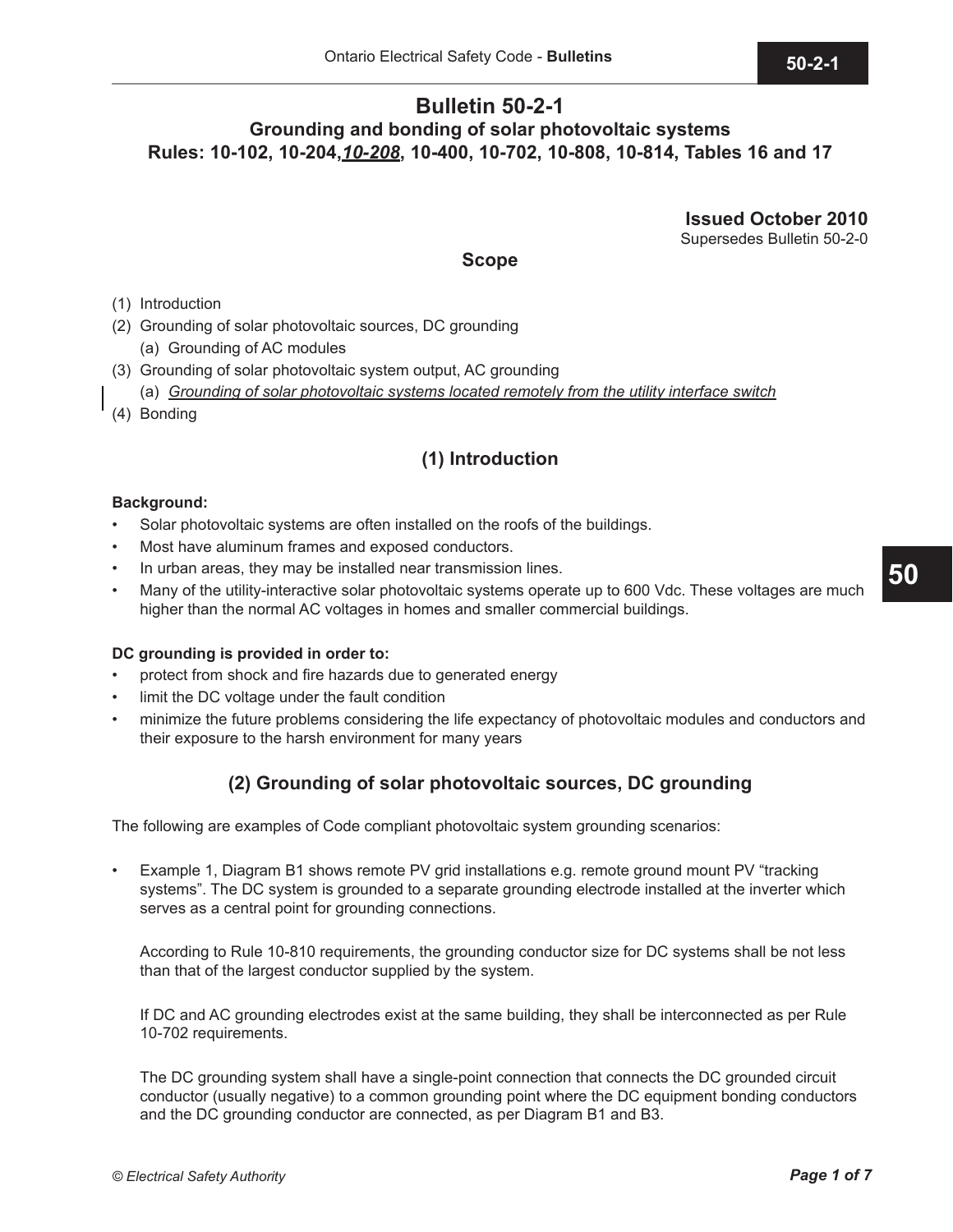

**Diagram B1 – Grounding of solar photovoltaic source, Example 1**

BT – equipment bonding terminal

GND – grounding conductor (electrode) terminal

Photo B1 shows an example of an inverter grounding terminal for connection of the DC equipment bonding conductors and the DC grounding conductor.



**Photo B1 – Inverter grounding terminal** 

• Example 2, Diagram B2; the DC system is grounded to a separate grounding electrode installed at any point of the photovoltaic output circuit (Diagram B2 shows connection at the combiner box).

Requirements for grounding conductor size and interconnection of DC and AC grounding electrodes (if both exist at the same building) are the same as in Example 1.

The DC grounding system shall have a single-point connection that connects the DC grounded circuit conductor (usually negative) to a common grounding point where the DC equipment bonding conductors and the DC grounding conductor are connected, as per Diagram B2.



**Diagram B2 – Grounding of solar photovoltaic source, Example 2** 

BT – equipment bonding terminal

GND – grounding conductor (electrode) terminal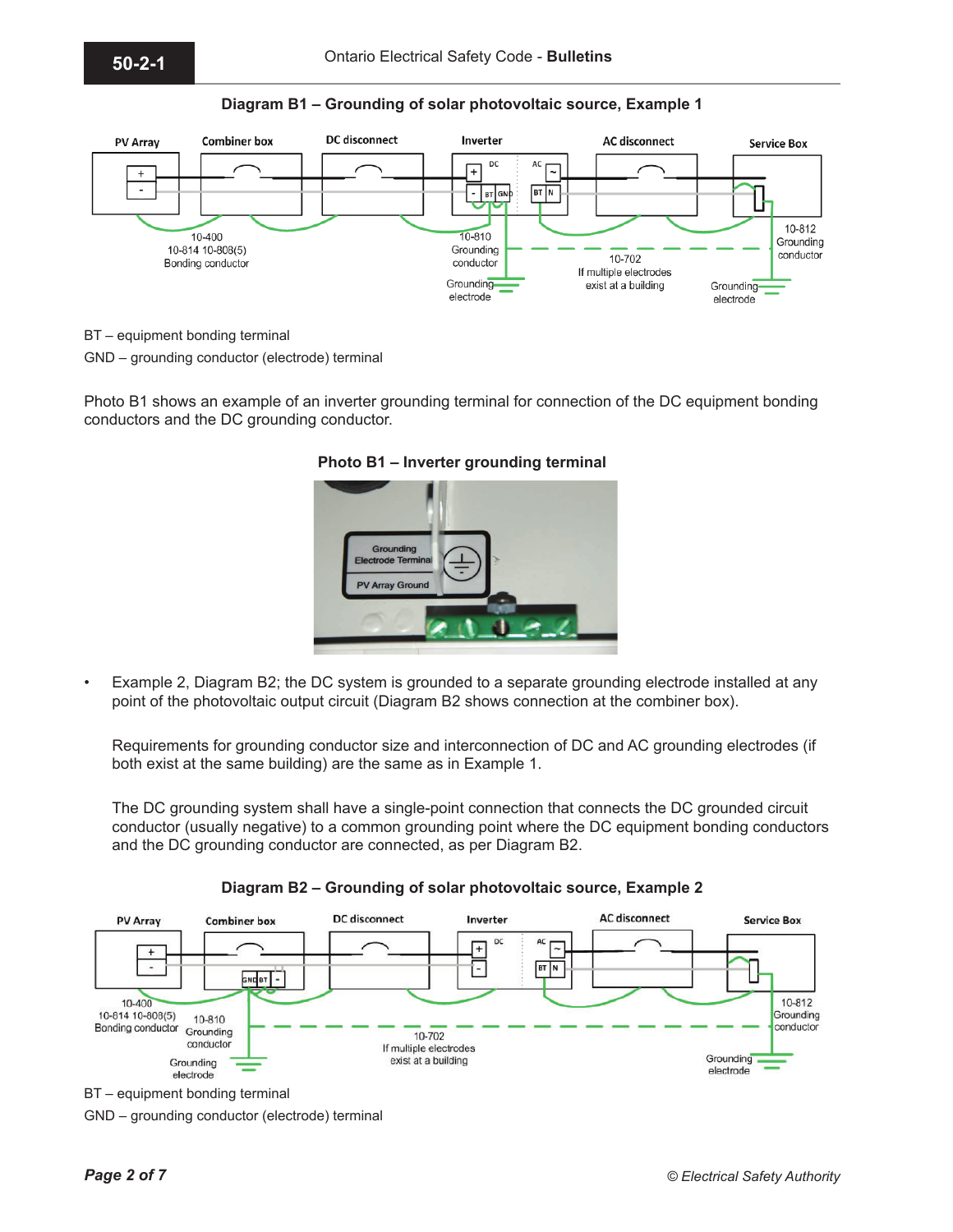• Example 3, Diagram B3 shows the PV grid installations at the same building as the service equipment; e.g. PV grid installed on a roof.

The DC grounding conductor and AC grounding conductor are connected to a single grounding electrode.

Requirements for grounding conductor size and single-point grounding are the same as in Example 1.

**Diagram B3 – Grounding of solar photovoltaic source, Example 3**



BT – equipment bonding terminal

GND – grounding conductor (electrode) terminal

Most inverters certified to both UL (UL 1741) and CSA (C22.2 No 107.1) standards are designed to work with grounded photovoltaic systems and are equipped with DC ground fault protection. Although not required by the OESC, ESA recommends that DC ground fault protection be used with grounded photovoltaic systems if it is provided within the inverter.

When the inverter contains a ground fault protection device, caution should be exercised to ensure the DC grounding is located at the inverter (as per Example 1) in order to utilize the ground fault protection. Any grounding point installed externally to the inverter (as per Example 2) would bypass the inverter ground fault protection, which is not recommended.

## **(a) Grounding of AC modules and micro-inverters**

Rule 50-002 defines AC module and Bulletin 50-1-\* provides clarification for AC module unique installation requirements.

For AC modules where the inverter is an integral part of the generator (i.e. photovoltaic system) and there is no accessible DC wiring, there is no requirement or provision for DC grounding.

## **(3) Grounding of solar photovoltaic system output, AC grounding**

For parallel connection of solar photovoltaic systems, depending on the point of the connection, the utility disconnecting means may be required to be an approved service box as per Diagrams B4 and B6.

Diagram B4 shows the parallel connection of solar photovoltaic systems where the PV system is directly connected to the supply authority. The utility disconnecting means is required to be an approved service box. In accordance with Rule 10-204, the utility disconnecting means is required to be grounded as per Rule 10-106(1) requirements.

The same requirements related to Diagram B4 are applicable where the PV system is indirectly connected to the supply authority, on the line side of the customer meter.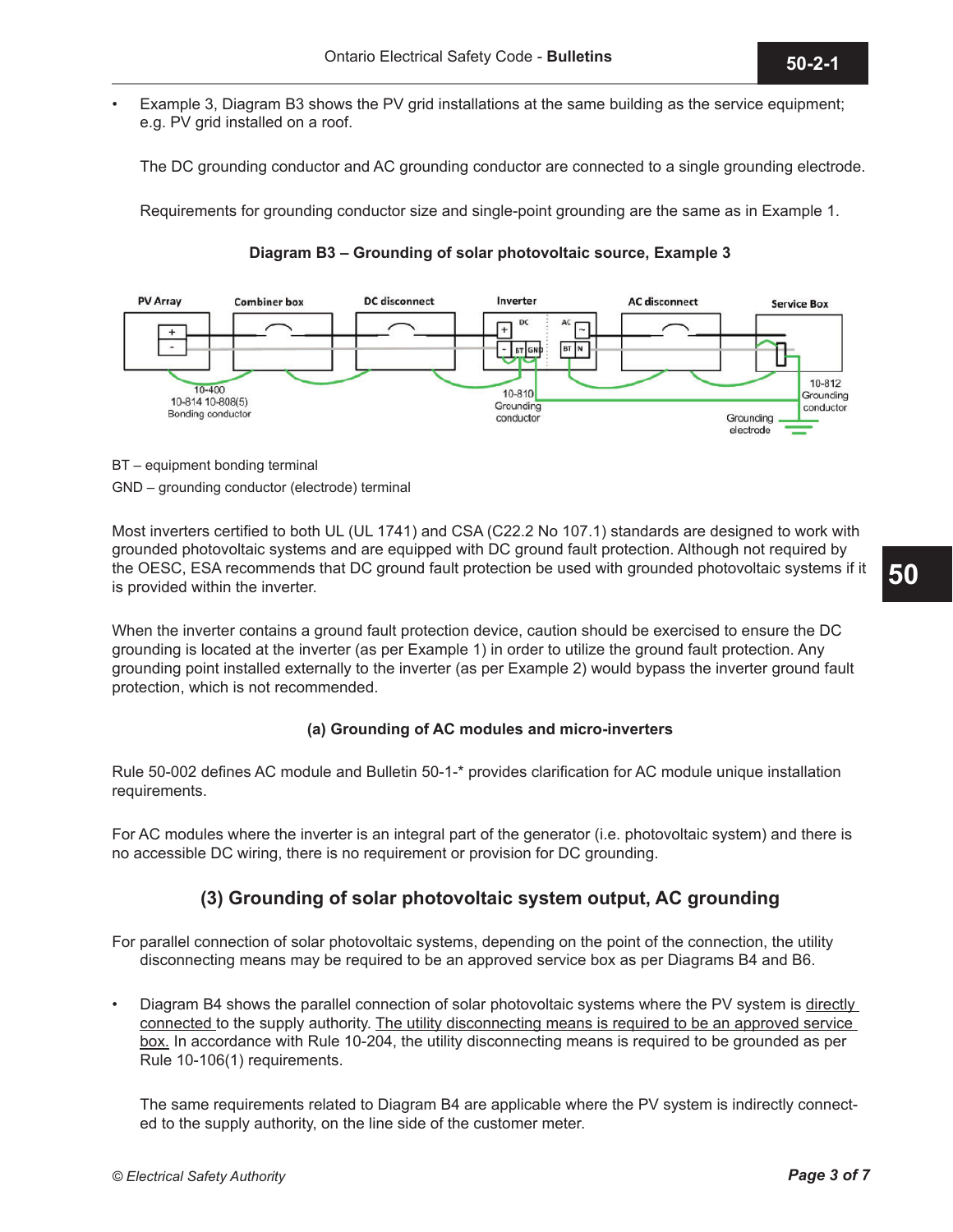



• Diagram B5 shows the parallel connection of solar photovoltaic systems where the PV system is indirectly connected to the supply authority, on the load side of the service box. The utility disconnecting means is not required to be an approved service box. Rule 10-204(1)(c) requires that no connection between the grounded circuit conductor and ground, be made on the load side of the service disconnecting means. It is important not to connect the neutral conductor to the generation meter enclosure in order to eliminate parallel paths for neutral current. The neutral bonding jumper in the generation meter enclosure shall be removed or the neutral block shall be isolated from the meter base to prevent unintentional connection. Bonding from the meter enclosure to the utility disconnecting means as well as to the inverter shall be maintained.

#### **Diagram B5 – PV system is indirectly connected to the supply authority, on the load side of the service box**

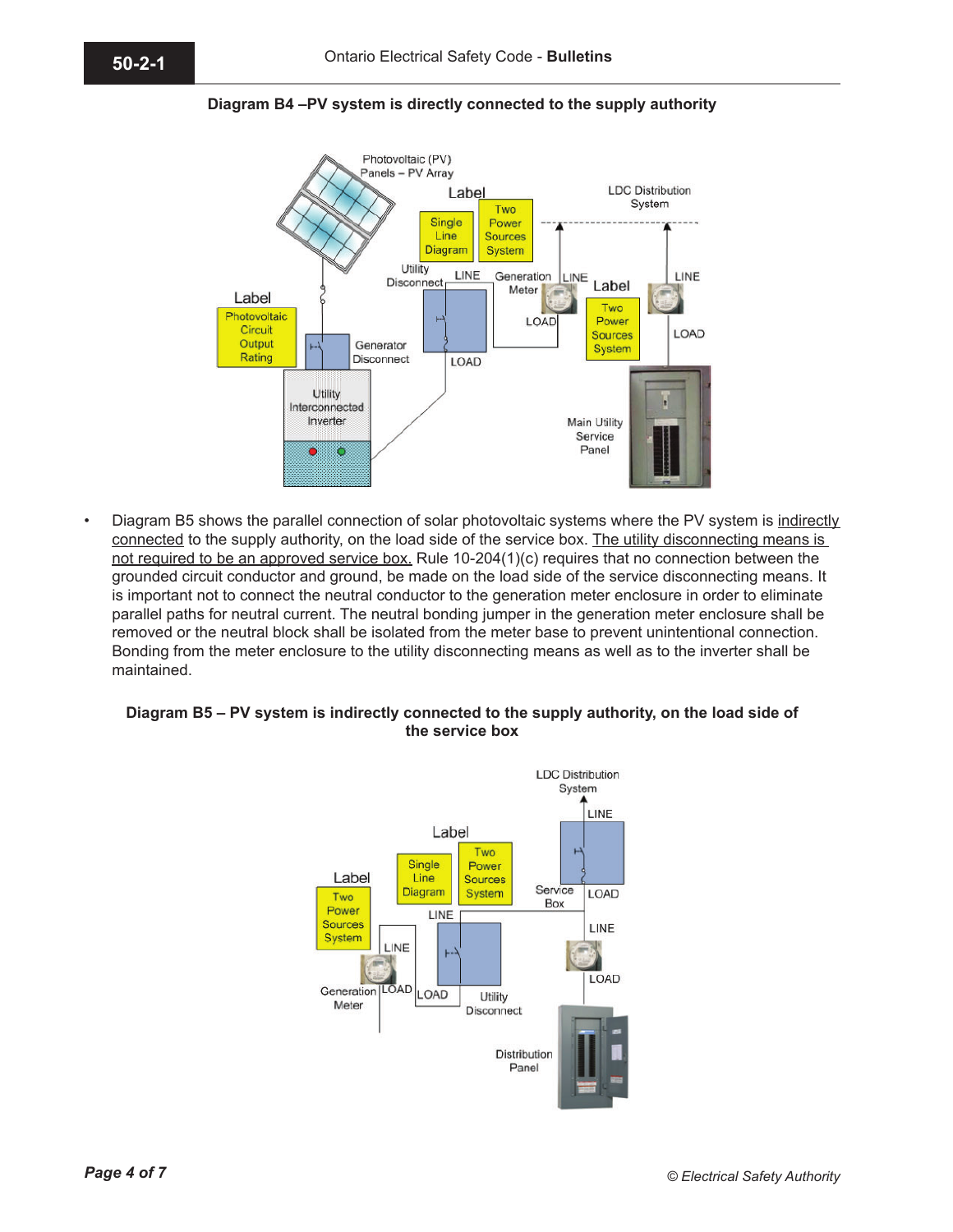Diagram B6 shows the parallel connection of solar photovoltaic systems where the PV system is indirectly connected to the supply authority, on the line side of the service box. The utility disconnecting means is required to be an approved service box. In accordance with Rule 10-204, the utility disconnecting means is required to be grounded as per Rule 10-106(1) requirements. The same requirements of not connecting the neutral conductor to the generation meter enclosure as clarified with Diagram 5 are applicable.

### **Diagram B6 – PV system is indirectly connected to the supply authority, on the line side of the service box**



Where the utility disconnecting means is required to be an approved service box, to satisfy Rule 10-204 requirements, the utility disconnect service box shall be grounded to:

- a new grounding electrode installed for the new service box. The two grounding electrodes (the new and the existing ) shall be interconnected as per Rule 10-702 requirements (as per Diagram B7); or
- the new service box is grounded to the existing grounding electrode (as per Diagram B8)

## **Diagram B7 – Service box grounded to a new grounding electrode**



**50**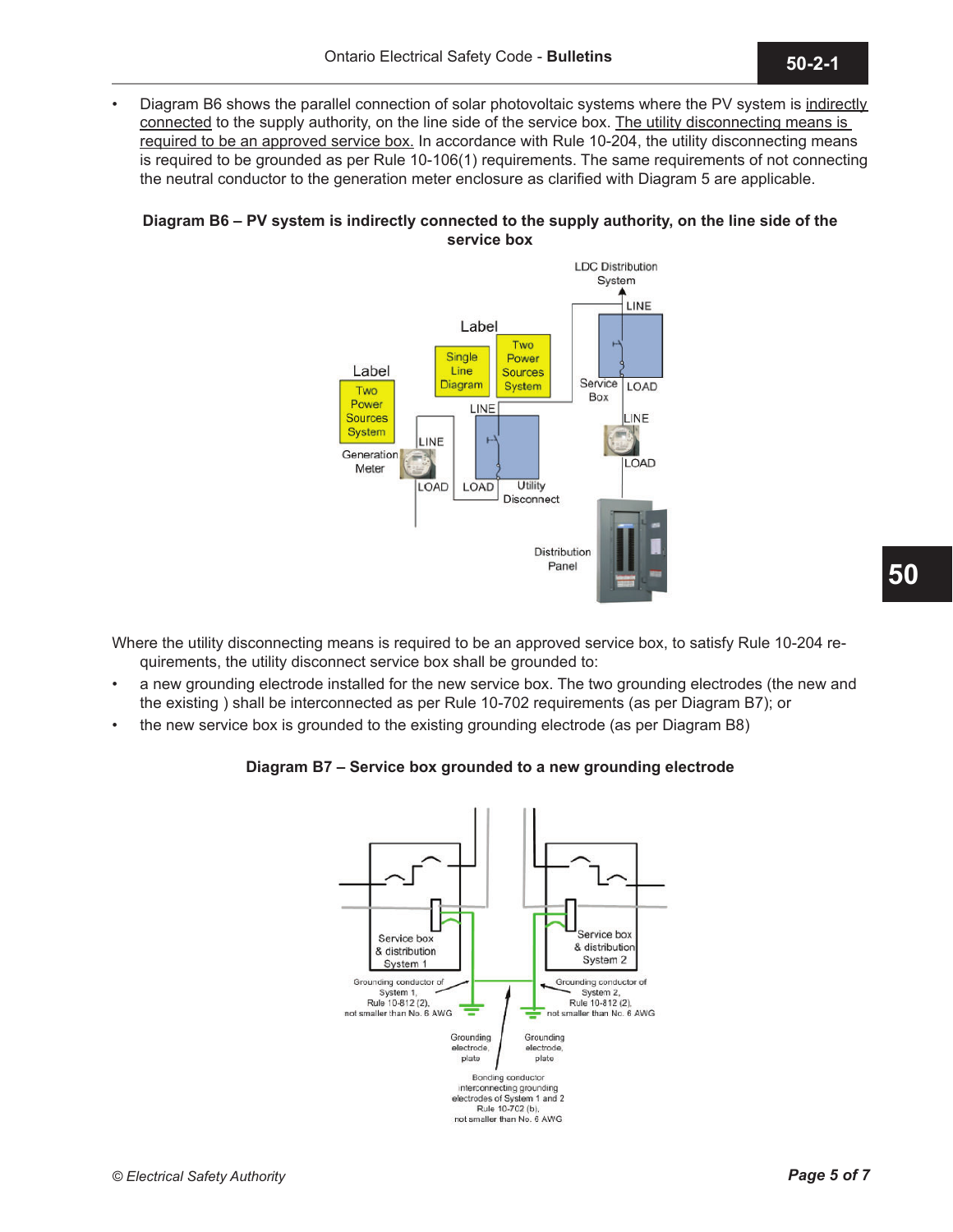### **Diagram B8 – Service box grounded to the existing grounding electrode**



#### **(a)** *Grounding of solar photovoltaic systems located remotely from the utility interface switch*

#### *Question 1*

*For Distributed Generation systems where the generator(s) and inverter(s) are located remotely from the utility interface switch and meter base, is it permitted to re-establish grounding of the identified (neutral) conductor at the remote location in accordance with Rule 10-208 (a) in lieu of carrying the circuit bonding conductor with the circuit conductors?*

#### *Answer 1*

*Yes, it is permitted to re-establish grounding of the identified (neutral) conductor at the remote location provided that the identified (neutral) conductor is routed from utility interface switch (service box) to the remote location and is grounded in a code compliant manner. Examples of acceptable remote locations where the grounding is permitted to be re-established:*

- A disconnect switch that has provisions for grounding of the identified (neutral) conductor as well as bonding of the neutral block to the switch/device enclosure as per Diagram B9.
- An inverter that has a provision for grounding of the identified (neutral) conductor and termination of the grounding conductor.

### *Diagram B9 – Grounding of solar photovoltaic systems at a disconnect switch located remotely from the utility interface switch*



#### *Rationale 1*

*The answer is provided applying Rule 10-208 and considering the remote generation structure as a remote structure fed from the main building or the pole where the LDC metering and main service box are located. Rule 10-208 permits the practice for other types of installations where two or more buildings or structures are fed from a single service, and in fact requires this for buildings housing livestock*.